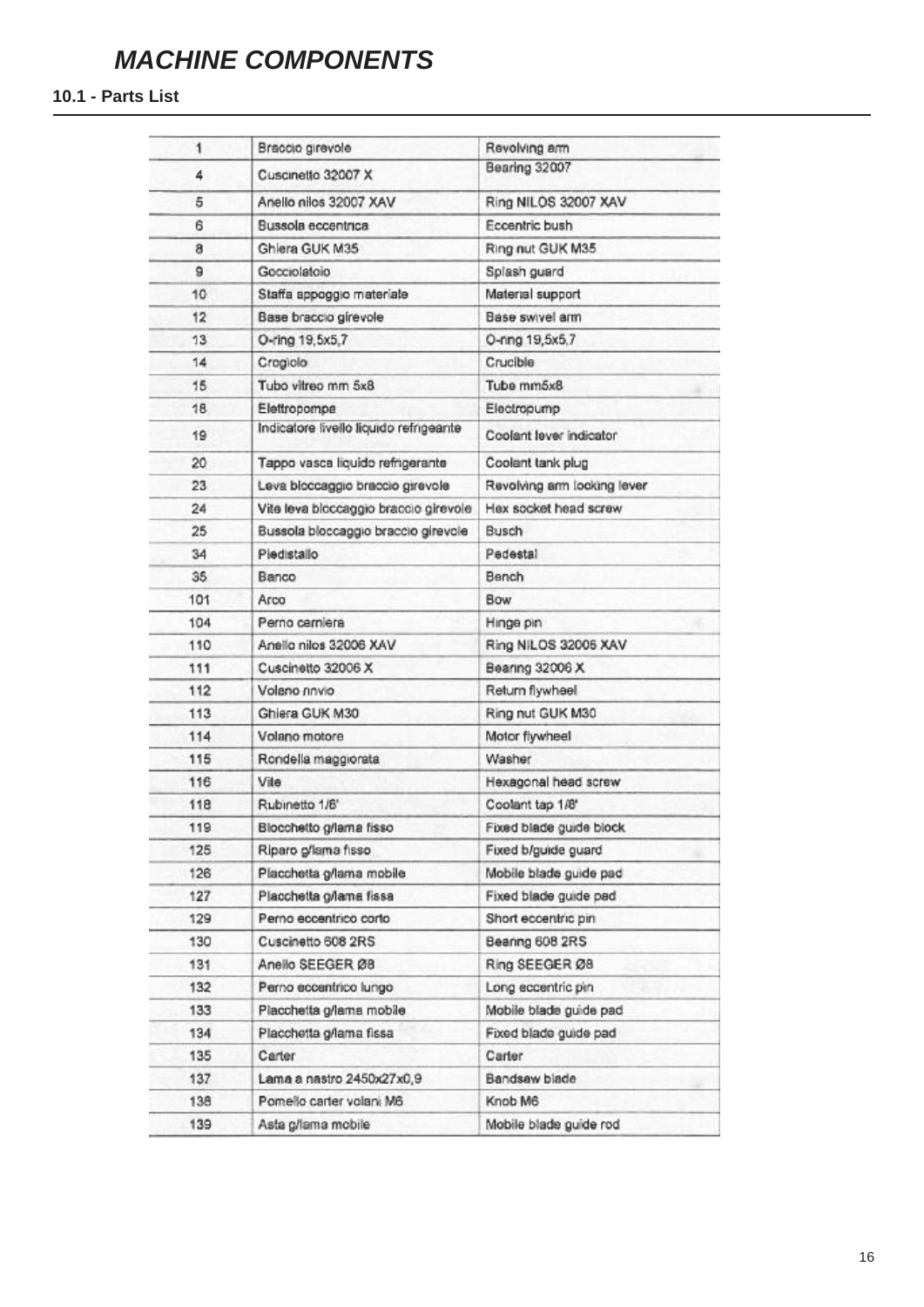| 142 | Blocchetto g/lama mobile      | Fixed blade guide block        |  |
|-----|-------------------------------|--------------------------------|--|
| 144 | Riparo nastro mobile          | Mobile blade protection        |  |
| 160 | Cassetta elettrica completa   | Complete electric box          |  |
| 161 | Braccio cassetta elettrica    | Electric box support           |  |
| 163 | Molla ntorno arco             | Bow return spring              |  |
| 164 | Supporto cilindro             |                                |  |
| 166 | Staffa cilindro               |                                |  |
| 167 | Cilindra                      | Cylinder                       |  |
| 168 | Pomello asta gilama mobile    | Knob mobile blade guide rod    |  |
| 201 | Motore 3 PH 0,55 - 1,1 kW     | Motor 3PH 0,55 - 1,1 kW        |  |
| 202 | Linguetta 6x6x40              | Кеу 6х6х40                     |  |
| 205 | Riparo albero                 | Grarbox cover                  |  |
| 210 | Rondella maggiorata           | Washer                         |  |
| 211 | Riduttore 1/40                | Gearbox                        |  |
| 212 | Linguetta 8x7x50              | Key 8x7x50                     |  |
| 213 | Albero volano motore          | Motor flywheel shaft           |  |
| 214 | Linguetta 8x7x50              | Key 8x7x50                     |  |
| 215 | Cuscinetto 6208 2RS           | Bearing 6208 2RS               |  |
| 217 | Raccordo RL 8 1/4             | Coolant connection RL 8 1/4    |  |
| 218 | Valvola a tre vie             | 3 ways valve                   |  |
| 219 | Raccordo RL 6 1/8             | Coolant connection RL 6 1/8    |  |
| 220 | Tubo Ø 6 L=240                | Tube PU                        |  |
| 221 | Tubo Ø 6 L=800                | Tube PU                        |  |
| 225 | Perno volano rinvio           | Return flywheel psn            |  |
| 227 | Protezione slitta tendinastro | Blade tension slide protection |  |
| 228 | Spina Ø 5x38                  | Pin Ø 5x38                     |  |
| 229 | Slitta teninastro             | Blade tension slide protection |  |
| 231 | Blocchetto                    | Block                          |  |
| 232 | Supporto spazzola             | Brusch support                 |  |
| 234 | Spazzola pulilama             | Blade clean brush              |  |
| 240 | Manetta jaccard M10x50        | Jaccard M10x50                 |  |
| 242 | Staffa bloccaggio asta mobile | Mobile rod locking support     |  |
| 248 | Perno tendinastro M16         | Tension blade pin M16          |  |
| 249 | Molla a tazza (14)            | Spring washers (14)            |  |
| 251 | Cuscinetto 51203              | Bearing 51203                  |  |
| 252 | Volantino tendinastro         | Blade tension handweel M12     |  |
| 253 | Impugnatura STZ               | Handgrip STZ                   |  |
| 256 | Leva arco                     | Bow lever                      |  |
| 258 | Ganascia morsa                | Vice jaw                       |  |
| 259 | Morsa                         | Vice                           |  |
| 260 | Vite                          | Hexagon socket head            |  |
| 261 | Vite morsa                    | Vice screw                     |  |
| 262 | Molla morsa bloccaggio rapido | Quick lock vice spring         |  |
| 263 | Bussola leva mbr              | Lever bush (q I v )            |  |
| 264 | Leva mbr                      | Quick lock vice lever          |  |

**EXTHOMAS**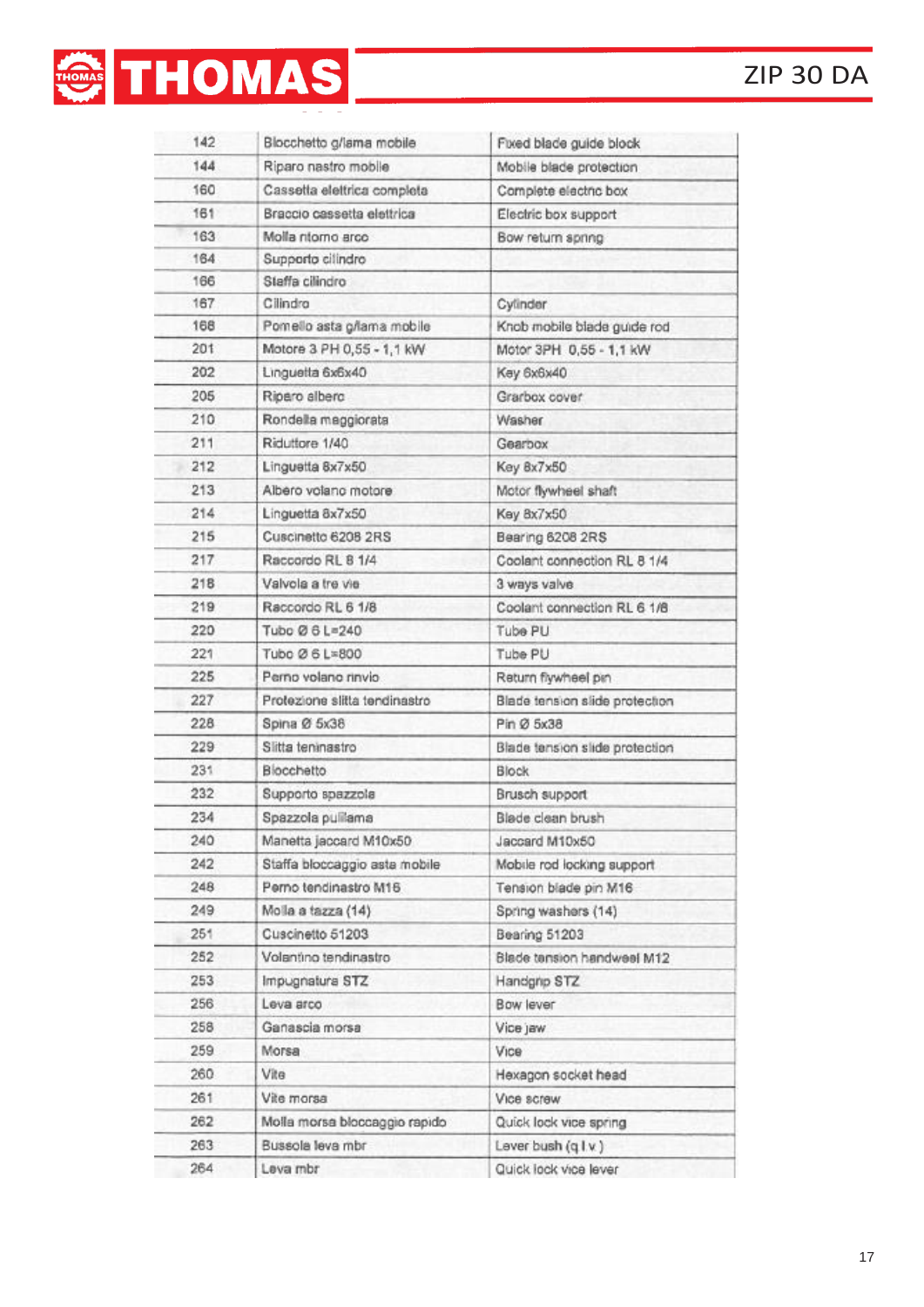

| 265 | Cuscinetto 3047 AX CP              | Bearing 3047 AX CP       |  |
|-----|------------------------------------|--------------------------|--|
| 266 | Spina Ø 5x35                       | Pin Ø 5x35               |  |
| 267 | Volantino morsa                    | Vice handwheel           |  |
| 268 | Rosetta mbr                        | Quick lock vice washer   |  |
| 269 | Contromorsa                        | Countervice              |  |
| 272 | Ganascia contromorsa               | Countervice jaw          |  |
| 275 | Perno rotazione arco               | Rotation pin             |  |
| 277 | Manetta jaccard M8x30              | Jaccard M8x30            |  |
| 278 | Asta fermo barra                   | Bar stop rod             |  |
| 279 | Puntone fermo barra                | Pointer, bar-stop        |  |
| 280 | Riga millimetrata asta fermo barra | Scale bar stop rod       |  |
| 281 | Corpo fermo barra                  | Plate bar stop rod       |  |
| 282 | Ganascia sinistra                  | Right jaw                |  |
| 290 | Gancio carter                      | Carter locker            |  |
| 291 | Cerniera arco                      | Hinge                    |  |
| 312 | Targhetta graduata                 | Scale                    |  |
| 292 | Microinterruttore riparo arco      | Microswitch              |  |
| 293 | Microinterruttore fine corsa       | Microswitch              |  |
| 285 | Microinterruttore tensionamento    | Microswitch              |  |
|     | Regolatore discesa arco            | Downfeed regulator valve |  |
|     | Manopola regolazione discesa arco  | Downfeed regulator valve |  |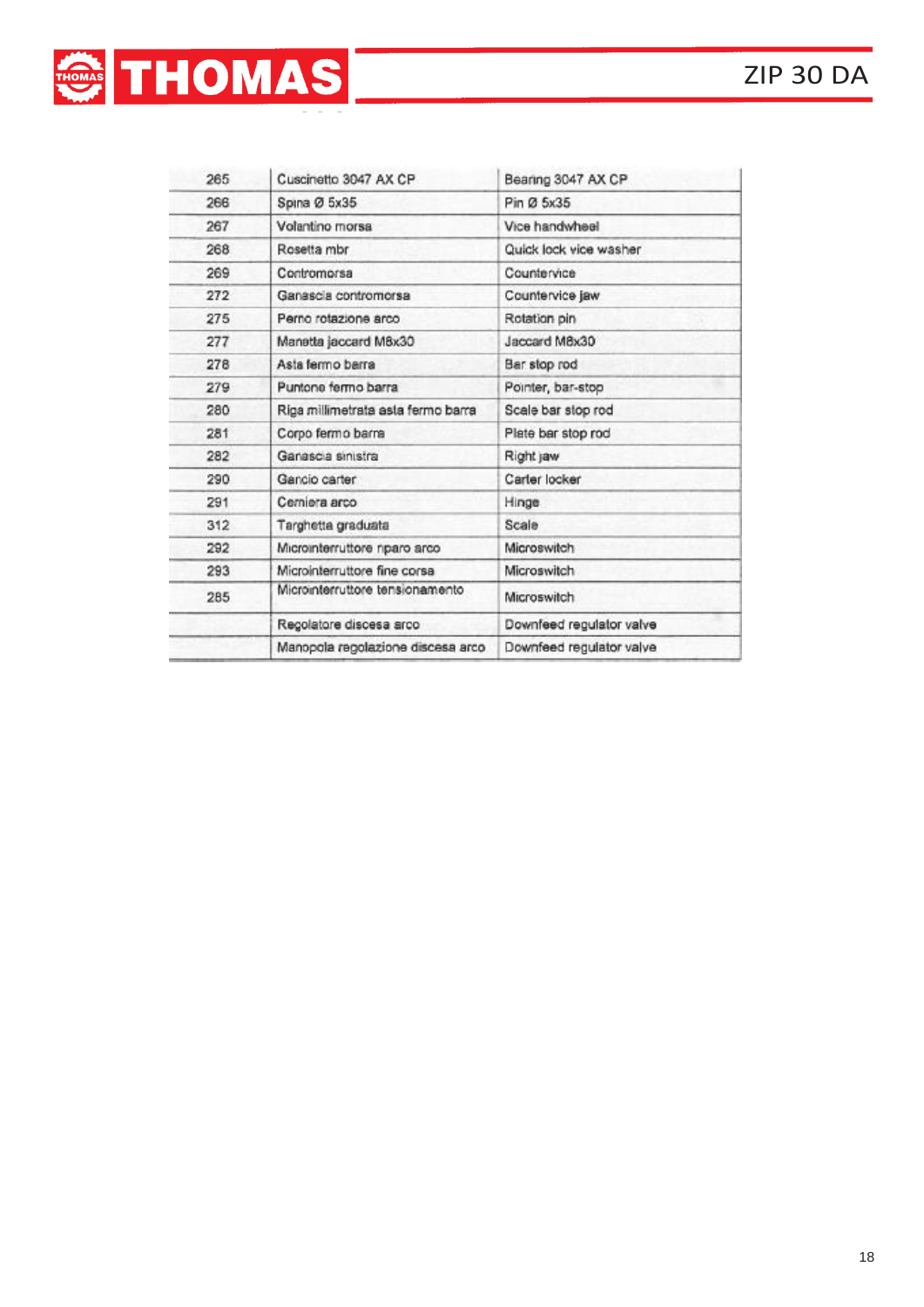



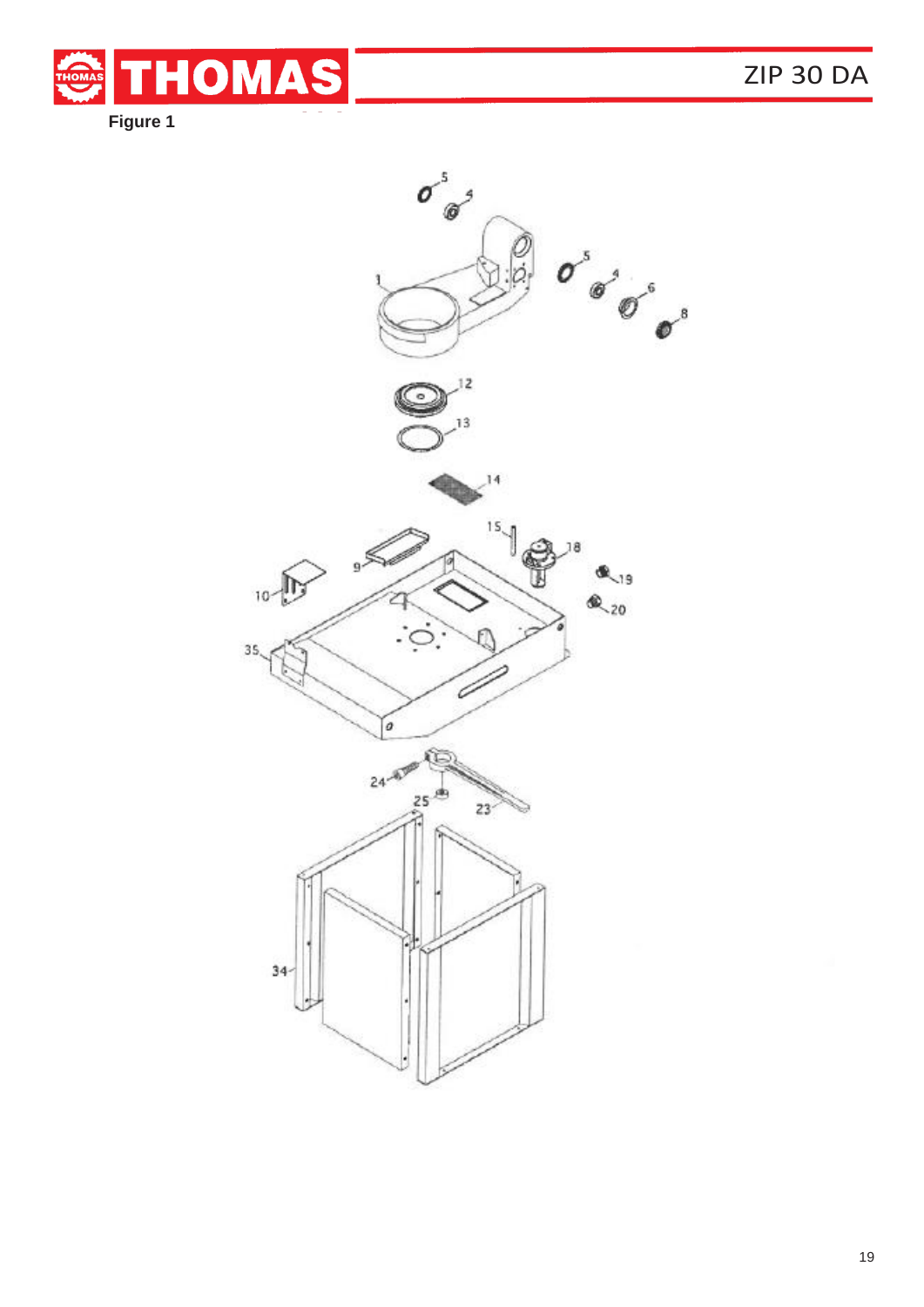

**Figure 2**

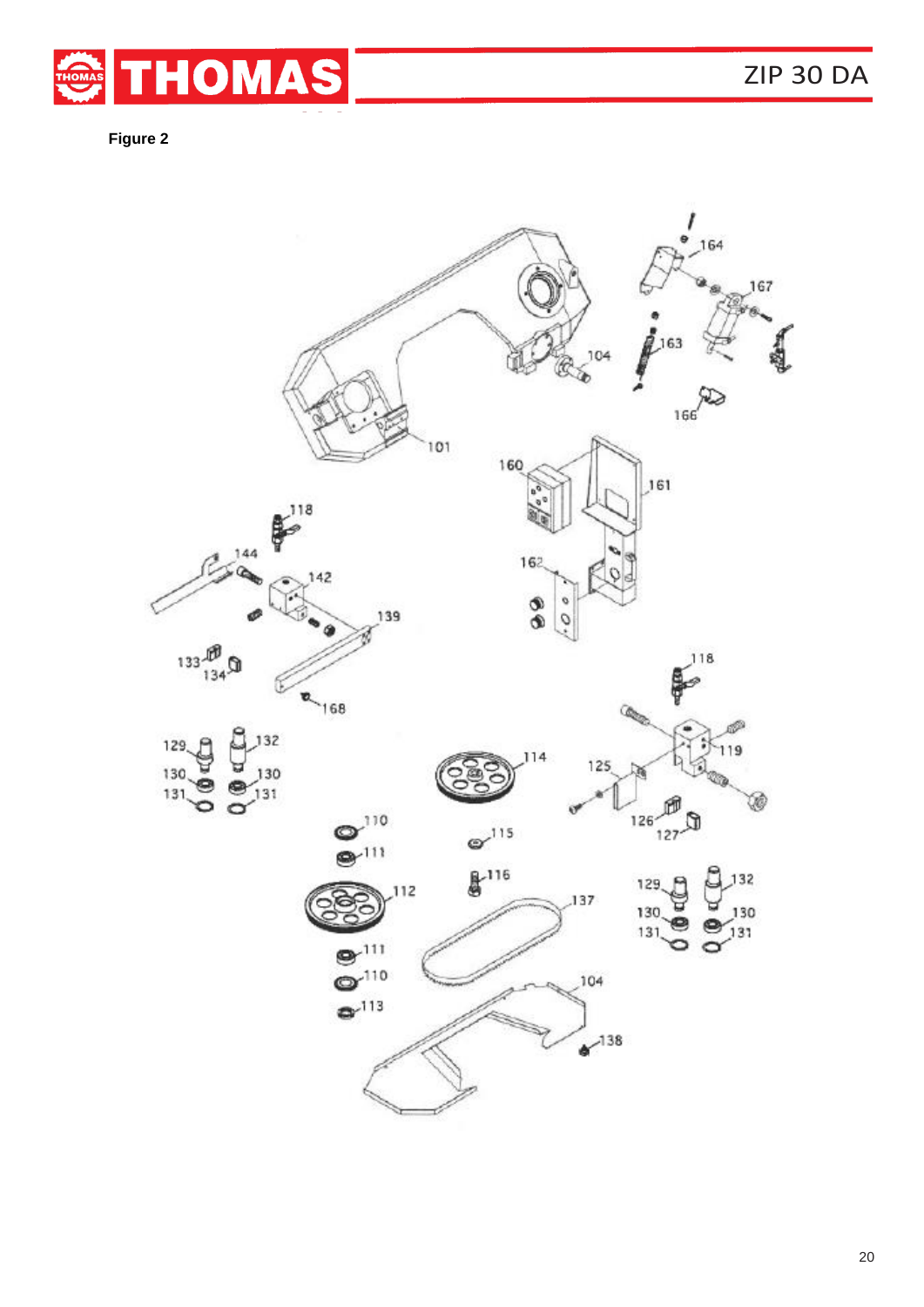